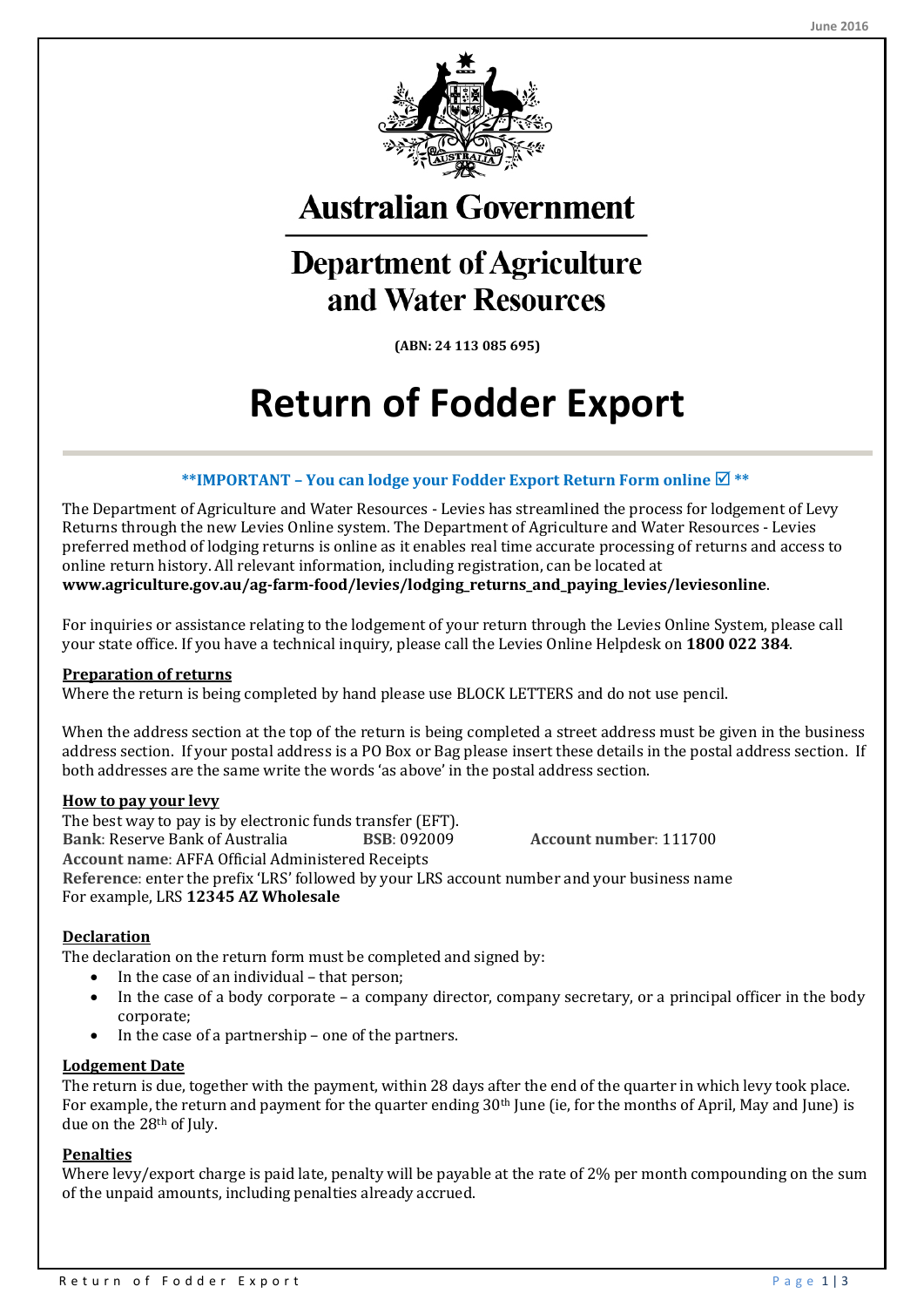#### **Australian Government**

**Department of Agriculture** and Water Resources

ABN: 24 113 085 695

*Primary Industries Levies and Charges Collection Act 1991, Primary Industries (Excise) Levies Act 1999, Primary Industries (Customs) Charges Act 1999 and* associated legislation.

## **Return of Fodder Export**

| Business name                                                                                            |                |                                                           |                                                                                                                                                                                                                    |                                 |                              |  |                                  |    | <b>LRS Account Number</b> |  |
|----------------------------------------------------------------------------------------------------------|----------------|-----------------------------------------------------------|--------------------------------------------------------------------------------------------------------------------------------------------------------------------------------------------------------------------|---------------------------------|------------------------------|--|----------------------------------|----|---------------------------|--|
| Business address<br>(not a PO Box or Bag)                                                                |                |                                                           | Postcode                                                                                                                                                                                                           |                                 |                              |  |                                  |    | <b>Ouarter ended</b>      |  |
| Postal address<br>(if different to above)                                                                |                |                                                           | Postcode                                                                                                                                                                                                           |                                 |                              |  |                                  |    |                           |  |
| <b>Business identifying</b><br>number<br>(ACN, ABN etc. if applicable)                                   |                |                                                           |                                                                                                                                                                                                                    |                                 |                              |  |                                  |    |                           |  |
|                                                                                                          |                | Levy<br><b>Number</b>                                     | Weight*<br>(tonne)                                                                                                                                                                                                 |                                 |                              |  | <b>Levy Rate</b><br>$(\$/tonne)$ |    | Levy payable<br>(3)       |  |
| <b>Fodder Export</b>                                                                                     |                | 050                                                       |                                                                                                                                                                                                                    |                                 | 01                           |  | \$0.50/tonne                     | \$ |                           |  |
| <b>Exemption:</b>                                                                                        |                |                                                           |                                                                                                                                                                                                                    | <b>TOTAL AMOUNT PAYABLE  \$</b> |                              |  |                                  |    |                           |  |
| than 250 tonnes.                                                                                         |                |                                                           | *Charge is not payable on exported fodder if the total<br>quantity of your exported fodder in a quarter is less                                                                                                    |                                 |                              |  |                                  |    |                           |  |
| Declaration:                                                                                             |                |                                                           | I declare that to the best of my knowledge the information contained on this return form and any attachment is<br>correct in every essential detail. "Giving false or misleading information is a serious offence" |                                 |                              |  |                                  |    |                           |  |
|                                                                                                          | (Please print) | Full name of declarant                                    | Mr/Mrs/Dr/Ms/Miss                                                                                                                                                                                                  |                                 |                              |  |                                  |    |                           |  |
|                                                                                                          |                | Signature and date                                        |                                                                                                                                                                                                                    |                                 |                              |  |                                  |    |                           |  |
| Designation                                                                                              |                |                                                           |                                                                                                                                                                                                                    |                                 |                              |  |                                  |    |                           |  |
| <b>Contact officer</b><br>Full name<br>details<br>(Please print)                                         |                |                                                           | Mr/Mrs/Dr/Ms/Miss                                                                                                                                                                                                  |                                 |                              |  |                                  |    |                           |  |
|                                                                                                          | Phone number   |                                                           | 1                                                                                                                                                                                                                  |                                 |                              |  | Facsimile<br>number              |    |                           |  |
|                                                                                                          | Email address  |                                                           |                                                                                                                                                                                                                    |                                 |                              |  |                                  |    |                           |  |
| <b>Method of</b><br>payment<br>(please tick)                                                             | Cheque         | <b>EFT</b><br>Resources - Levies does not issue receipts. | Date deposited<br>* Please note: the Department of Agriculture and Water                                                                                                                                           |                                 | /20                          |  |                                  |    |                           |  |
|                                                                                                          |                |                                                           |                                                                                                                                                                                                                    |                                 |                              |  | Date entered                     |    | <b>OFFICE USE ONLY</b>    |  |
| On completion, please forward return<br>together with payment to:<br>Department of Agriculture and Water |                | on:                                                       | For further enquiries contact the department's<br>levies office in your state or territory toll free                                                                                                               |                                 |                              |  | Levy Number                      |    |                           |  |
| Resources - Levies<br>Locked Bag 4488<br>KINGSTON ACT 2604                                               |                |                                                           | ACT, NSW & QLD (Sydney)<br>SA & NT (Adelaide)                                                                                                                                                                      |                                 | 1800 625 103<br>1800 814 961 |  | Signed                           |    |                           |  |
| OR email to                                                                                              |                |                                                           | TAS, VIC & WA (Melbourne)                                                                                                                                                                                          |                                 | 1800 683 839                 |  |                                  |    |                           |  |

[Levies.Management@agriculture.gov.au](mailto:Levies.Management@agriculture.gov.au)

OR fax to 1800 609 150